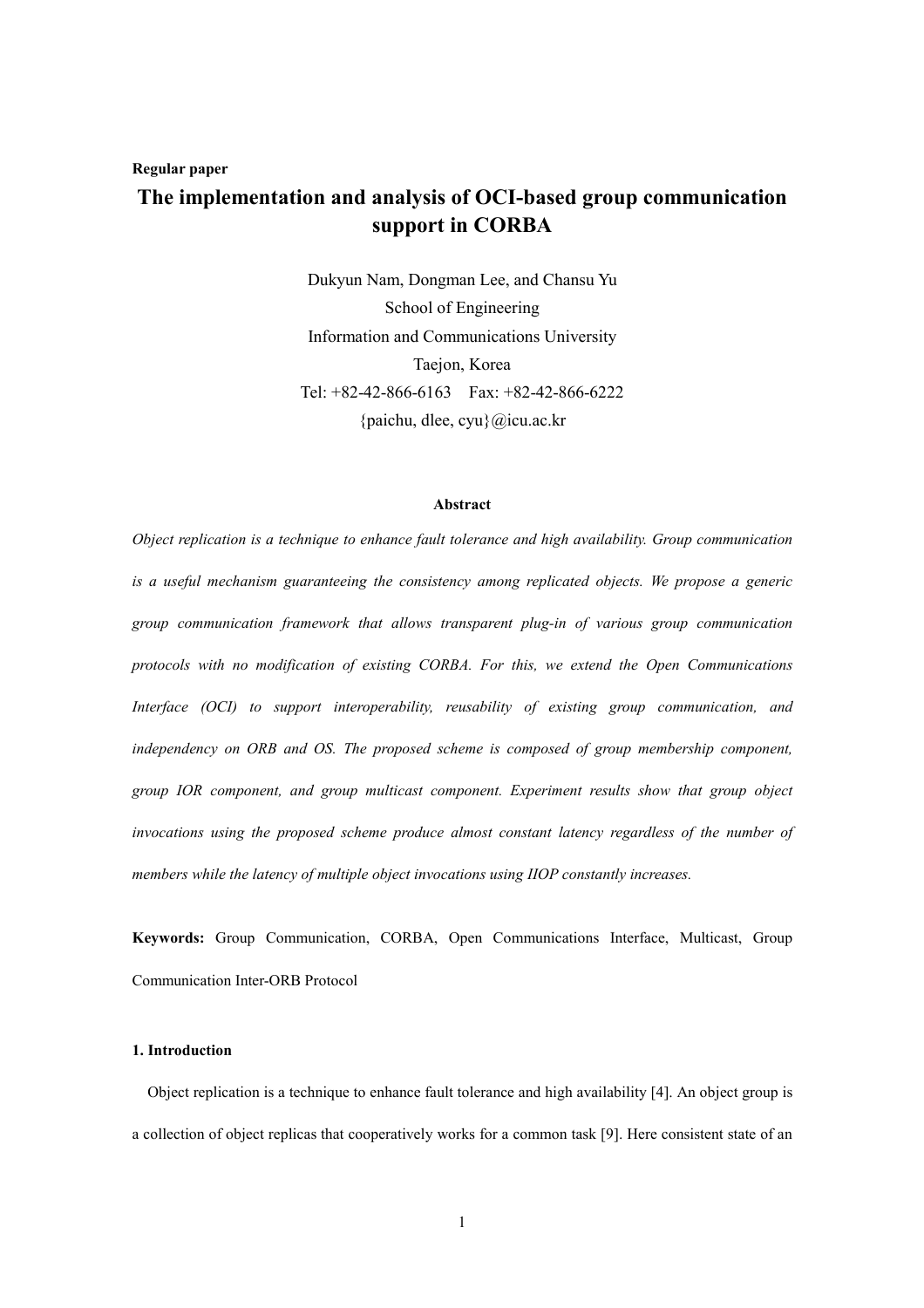object group needs to be maintained for constructing reliable and fault-tolerant distributed applications [14]. Group communication service (GCS) is a useful mechanism guaranteeing the consistency of the states of all the member objects. It maintains a view, a list of the currently active and connected members in an object group, and also informs the running objects of the updated view whenever it changes. The consistency can be guaranteed by reliable delivery of messages to the members in the current view.

CORBA provides many attractive features like portability and interoperability that allow distributed objects to transparently interact with each other in heterogeneous and distributed environment. As such, a single group communication protocol would not satisfy all the needs of CORBA group applications. There have been several approaches for supporting group communication service in CORBA [2, 8, 10, 12, 13]. However, the approaches do not support transparent plug-in of group communication protocols into CORBA, and thus CORBA application programmers cannot directly exploit the protocols. Therefore, there must be a generic group communication framework that allows transparent plug-in of various group communication protocols via a standard CORBA interface.

We propose a mechanism that allows such framework with no modification of existing CORBA. The proposed mechanism leverages the OCI (Open Communications Interface) [6] with Group Communication Inter-ORB Protocol (GCIOP) as a group communication instantiation of General Inter-ORB Protocol (GIOP) and assigns the CORBA object to each process member in the group communication protocol. Group name, ordering type, and state as attributes are added to the Info Object, and the interfaces of the OCI were extended to support group semantics. We implement the proposed scheme on top of our group communication protocol using an ORB supporting OCI. Experiment results show that group object invocation using the proposed scheme has almost fixed latency regardless of the number of members while the latency of multiple object invocations using IIOP constantly increases.

The reminder of the paper is structured as follows. Section 2 discusses the existing approaches for group communication in CORBA. Section 3 explains internal procedures and implementation of each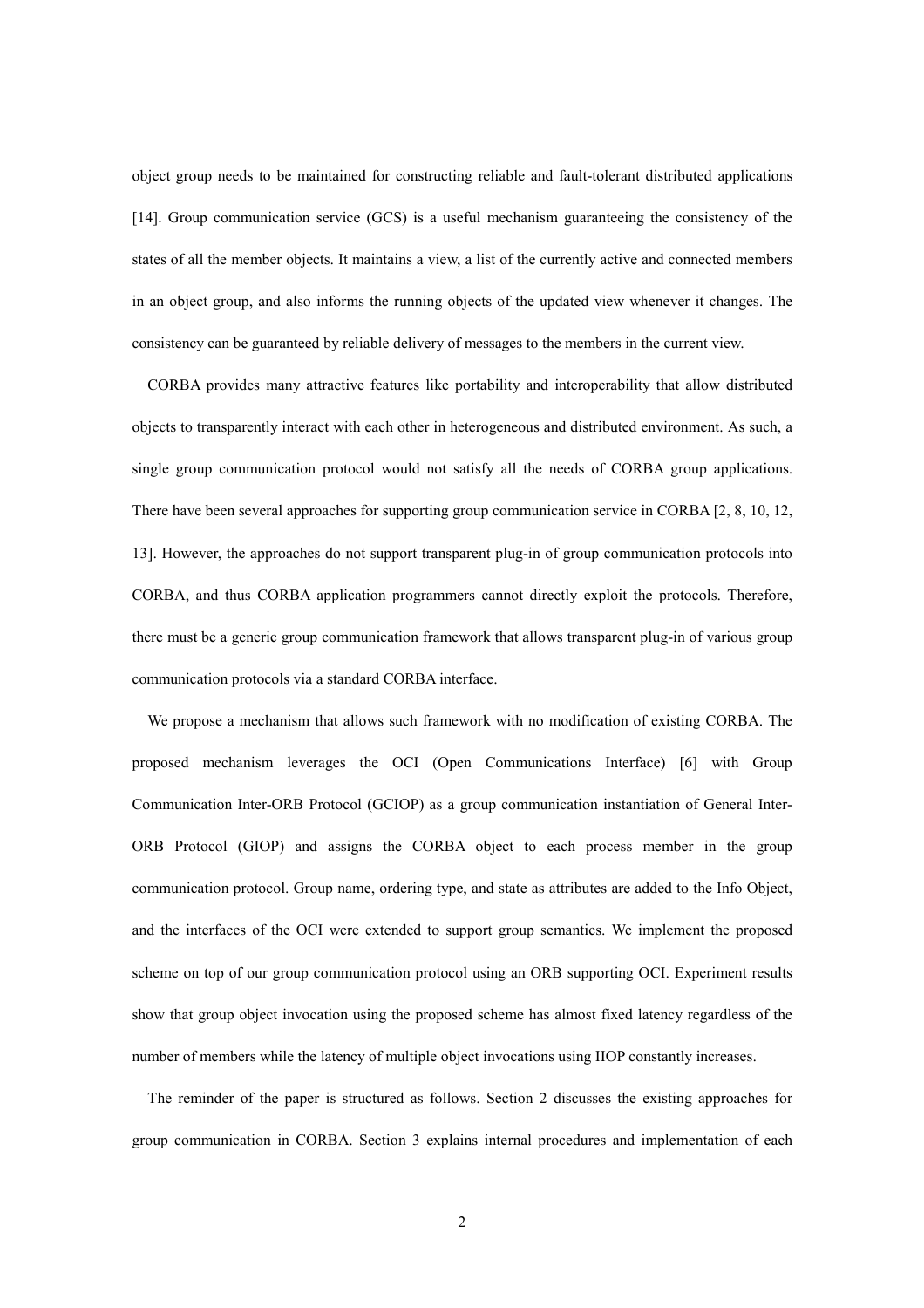component in the proposed scheme. And Section 4 analyses the performance of the extended OCI. Conclusion follows in Section 5.

# **2. Related Work**

Group communication services for CORBA can be categorized into three approaches such as integration approach, service approach, and interception approach [3, 13]. Examples are Electra [8], Object Group Service [2, 3], Eternal [10], and respectively. Electra integrates group communication service with CORBA by extending Basic Object Adapter (BOA). The implementation and performance of the system are efficient since there is no intermediate object between ORB and group communication system. However, this approach needs to modify ORB for creating group reference and supporting group communication. Object Group Service (OGS) [2] provides a new CORBA Object Service for group communication. This approach is independent of ORB and guarantees portability with CORBA Object Service. However, it cannot utilize existing group communication systems and has potential drawback on the performance. Eternal [10] and Eternal interceptor [14] capture and transmit Internet Inter-ORB Protocol (IIOP) messages to the replication manager, which maps the messages onto the group communication system. This approach need not modify ORB as in the case of using interceptor. However, it is dependent on the OS since interceptor is implemented in the system call level.

Open Communications Interface (OCI) [6] provides plug-in protocol interfaces for CORBA. It implements the Acceptor/Connector module [18] in ORB. The module distinguishes connection establishment from service initialization occurring in the communication of a client/server model. The interfaces are Buffer, Acceptor, Transport, Connector, Connector Factory, Registries, and Info objects [15]. A Buffer holds data in an array of octets and maintains a position counter, which are used in communications between client and server. Info objects provide information on Acceptor, Transport, Connector, and Connector Factory. Figure 1 shows how OCI incorporates a given transport protocol with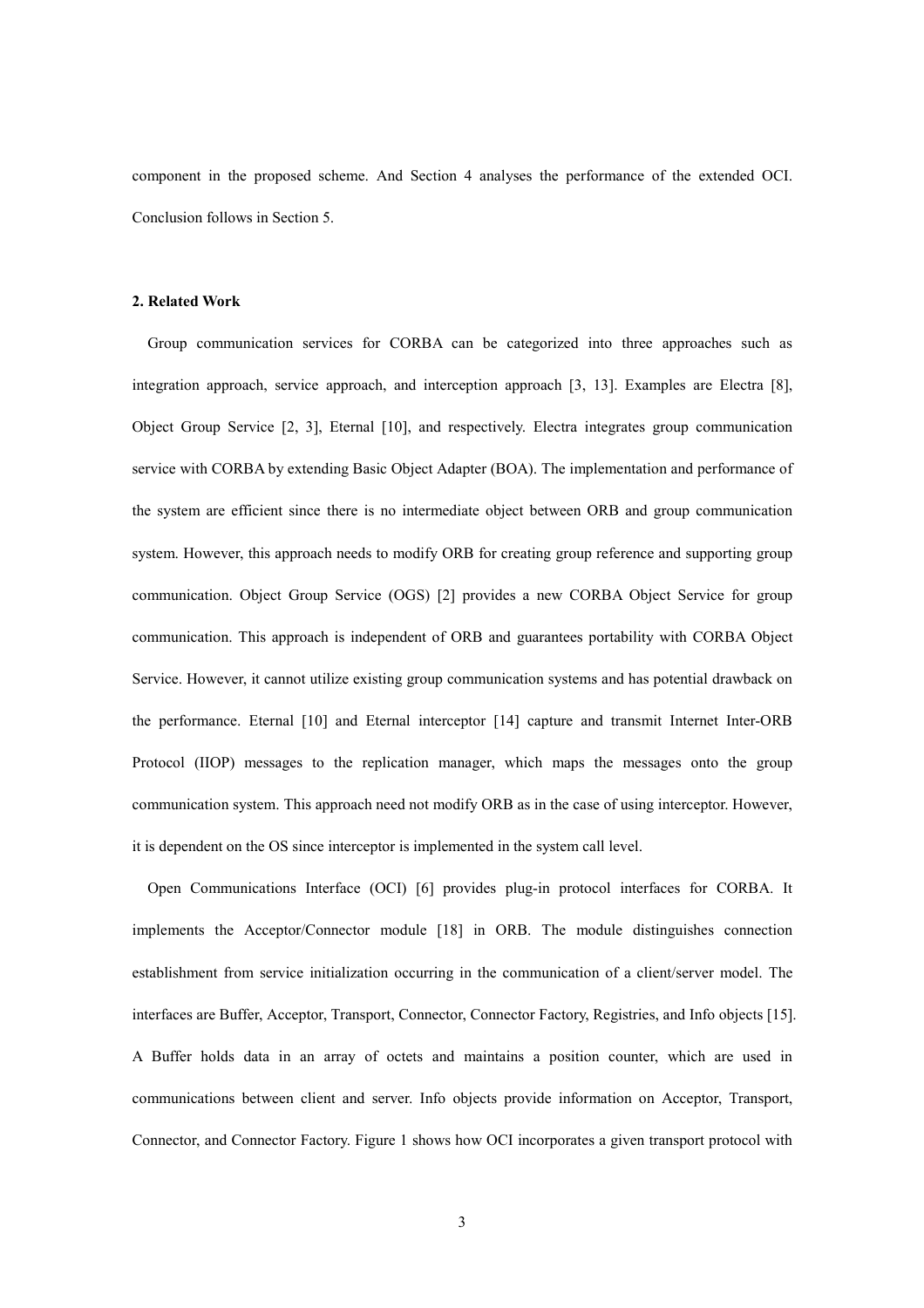ORB. As client and server are activated, an Acceptor Registry in the Object Adapter (OA) activates an Acceptor, and a Connector Factory Registry in ORB creates a Connector Factory. Then at the server side, an Acceptor creates profile information for Interoperable Object Reference (IOR), and the OA creates an IOR using it. At the client side, a Connector Factory creates a Connector using the IOR. After that, the Connector and the Acceptor instantiate their own Transport. Once a connection is made between the Transports at each side, the Transports can exchange messages using a Buffer object.

Halteren, et al. [5] applied IP Multicast to CORBA by extending the OCI. In order to meet the requirements on transport layer such as connection-oriented, reliable data transport, transported data as a stream, and notification of connection loss in the CORBA specification [19], they added the schemes for acknowledgement and retransmission of packets to the intermediate protocol. They also used modified Interoperable Object Reference (IOR) that includes IP multicast address (D class) and a sequence number. However, their approach does not provide a generic framework that can accommodate various group communication protocols in CORBA. Moreover, dynamic group membership is not supported because Java IP Multicast API is directly used as group operations.

Multicast Group Internet Inter-ORB Protocol (MGIOP) engine was designed with MGIOP specification in [11]. MGIOP consists of group ID and domain ID. Especially, it does not instantiate GIOP but encapsulate a GIOP message itself. The MGIOP engine concurrently supports different group communication protocols. It, however, requires modification of ORB because its engine must be included in ORB or connected to it.

In designing the proposed approach, we also considered a network-level interceptor - a part of portable interceptors [17] since a network-level interceptor allows flexible plug-in of transport protocols into CORBA. However, a network-level interceptor is not described in the specification of the portable interceptors [16]. We recognized two other approaches which are similar to network-level interceptor. One is the OCI and the other is MGIOP. The OCI was proposed to allow transparent plug-in of various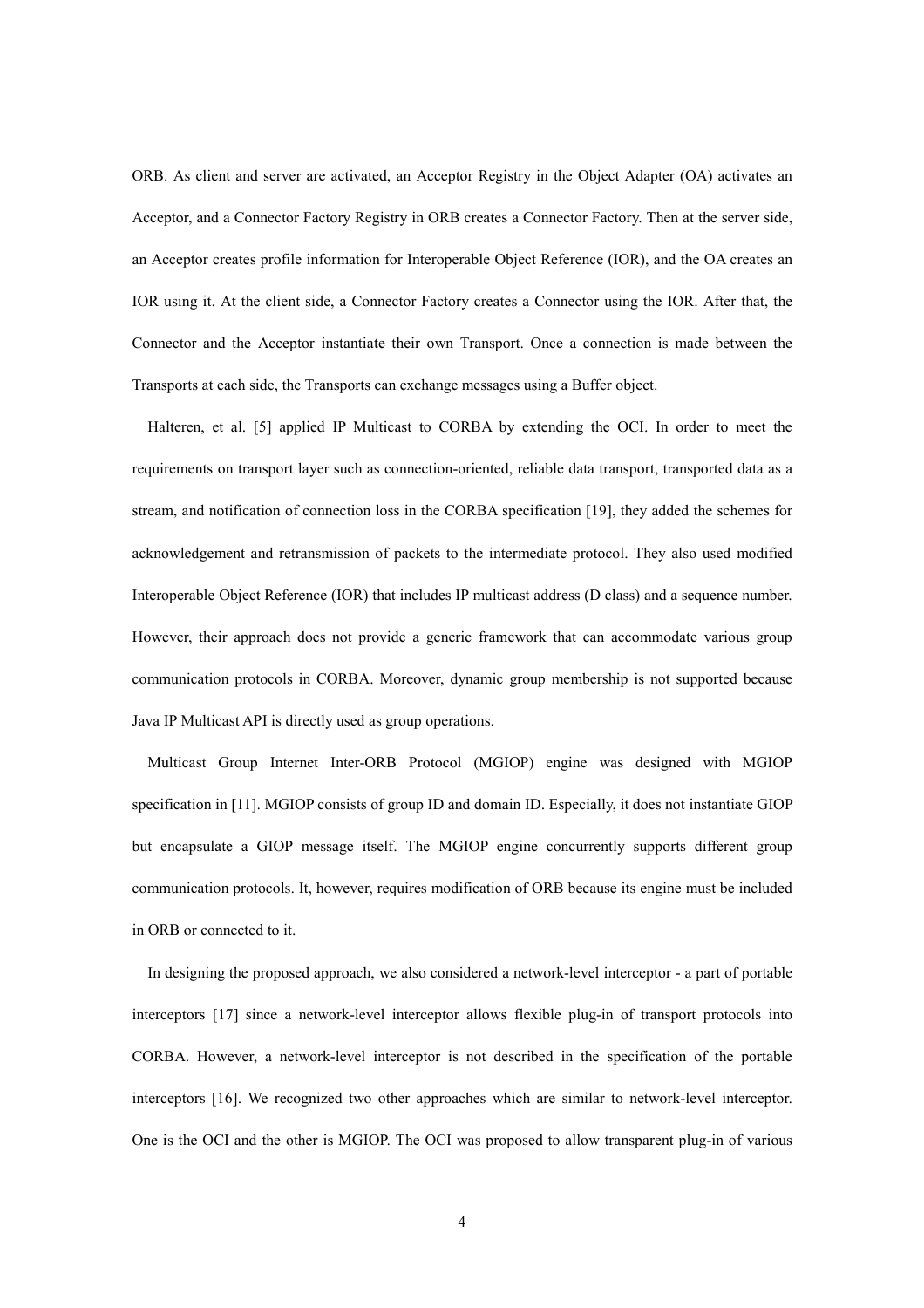transport protocols in IN/CORBA specification [6, 15]. For example, Halteren and his colleagues [5] exploit OCI to support IP Multicast to ORB. On the other hand, MGIOP [11] maps the General Inter-ORB Protocol (GIOP) specifications onto a multicast group communication protocol. Its engine concurrently supports different group communication protocols. However, it needs some modification of ORB to provide an abstraction of the engine since the engine is included in ORB or connected to ORB. Consequently, OCI is more appropriate to group communication than MGIOP in terms of portability.

#### **3. Design and Implementation**

This section describes the design consideration and implementation details of the proposed scheme, extended OCI for group communication.

## **3.1. Design Consideration**

A client application sending a message to the members of a group does not supply a member list. Instead, a membership service supplies a group address as a group identifier. It is mapped onto a current membership list, and then hides the group's internal structure from applications. Group membership service provides operations to create and change the membership of groups, and guarantees a mutually consistent view of the membership of the group. A membership list can be managed by one membership server or by exchanging a view change message among each member. Delivery ordering indicates that messages reach all of its members at the same time [1]. It guarantees a consistent state among members. Ordering types are total and casual ordering which manage concurrent messages and sequences of related messages. To provide group communication service to CORBA objects, three aspects should be considered - group address, group membership, and ordering. We assume that the underlying group communication protocol is responsible for reliable delivery of group messages.

The proposed OCI extension creates a group object reference using a group identifier provided by a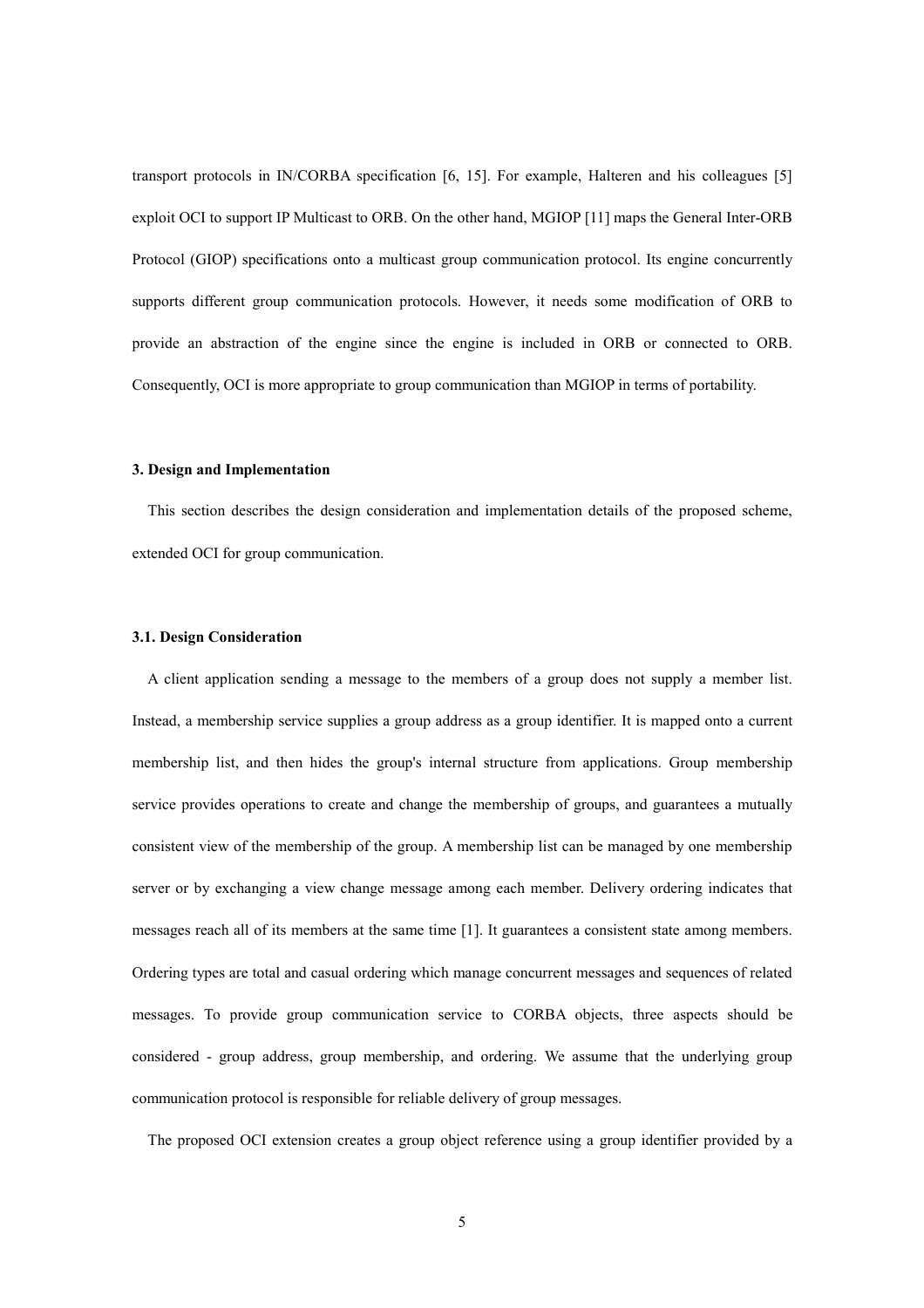group communication protocol. A group object reference is denoted as IOR and expanded into a group identifier at OCI Transport. A client establishes a communication path to a group using the corresponding IOR. Here a concrete implementation of GIOP is needed for group communication because GIOP is an abstract protocol which does not have a group address available as an endpoint information. We therefore extend GIOP to Group Communication Inter-ORB Protocol (GCIOP). For group membership, the proposed extension provides a set of interfaces to group membership operations such as group creation, destruction, join, and leave. It is provided as a part of an Acceptor in OCI. State transfer interface is provided via an Acceptor, and state information is saved in Acceptor Info as a CORBA object type. Message ordering is a key factor for enabling the object group members to maintain a consistent state among them when more than one client interacts with the group.

## **3.2. System Architecture**

The proposed system consists of a group communication protocol and an ORB supporting OCI. As underlying group communication protocol, we exploit the fault tolerant group communication service (FTGCS) [7], implemented in Java. FTGCS guarantees reliable group communications between the members. It has a group communication component and a group membership management component. The group communication component supports message multicasting and reliable delivery of message. The group membership management component manages dynamically a membership list and guarantees the consistency of a group view. The extended OCI supports interfaces of group membership, state transfer, ordering, group IOR, and communication components. Figure 1 shows how the underlying group communication protocol is incorporated with OCI.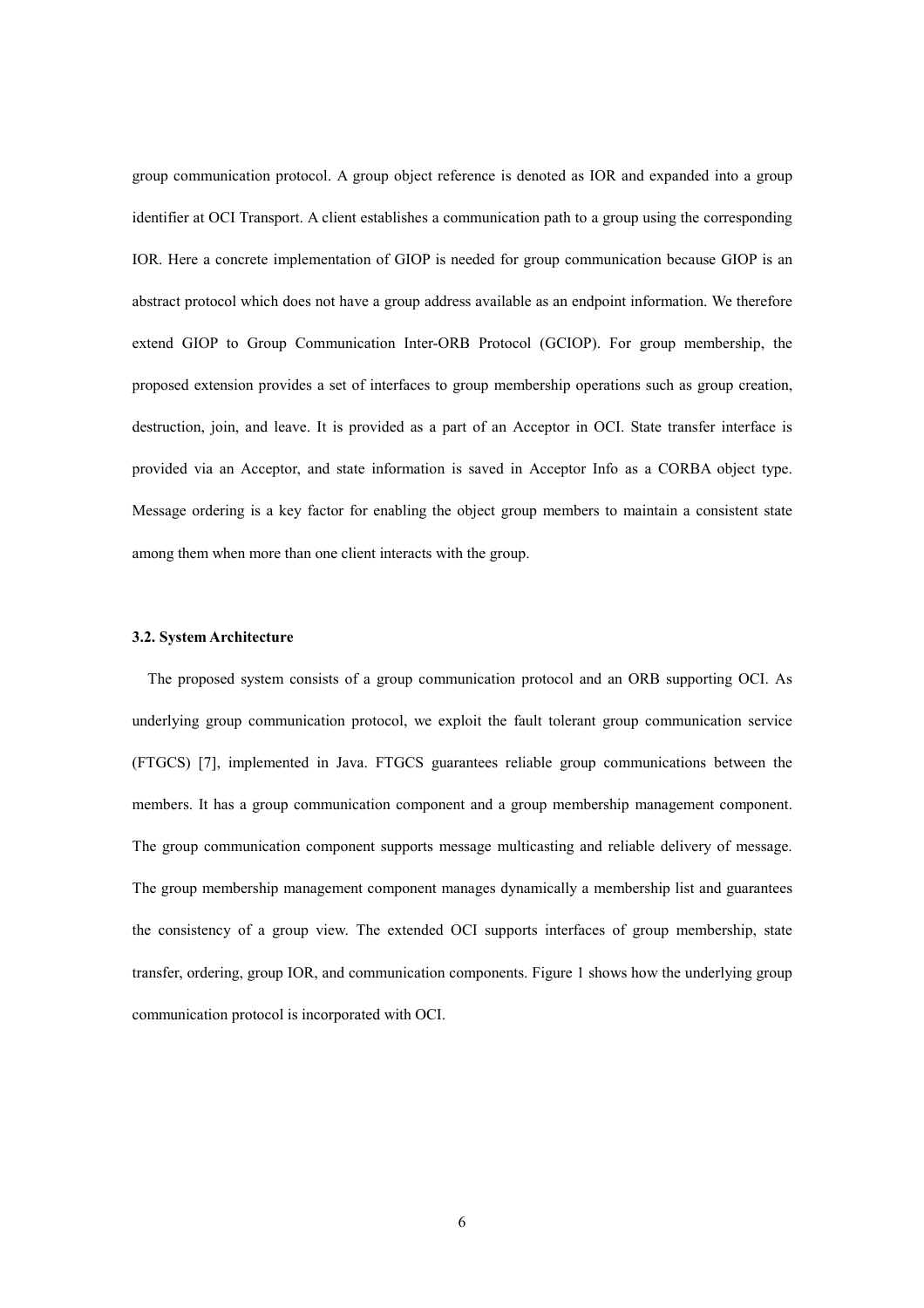

Figure 1. Extended OCI and Group Communication Protocol.

A client part consists of the ordering component that sets an ordering type for message delivery and the communication component that supports multicast communication in a group. In the extended OCI, the ordering component and the communication component are a TransportInfo and a Transport, respectively. At a server side, the group membership component allows a server object to compose a group via Acceptor operations. The state transfer component supports the state transfer mechanism and a Group IOR component constructs a group IOR as a group reference. A communication component as a part of a Transport uses FTGCS. Communication in OCI is performed between Transport objects.

A group member is instantiated in create\_group() or join() function of Acceptor. Transport objects of a client side and a server side are created in connect() function of Connector, and accept() function of Acceptor, respectively. Then a group member is mapped onto Transport object. Actually Transport object can use a group communication protocol in a group communication OCI. It means that group communication is provided to application objects in CORBA. Figure 2 introduces GCIOP operations described in following subsections.

```
final public class Acceptor_impl extends CORBA.LocalObject implements OCI.GCIOP.Acceptor 
{ 
   // Group Membership Component 
 // 
   // Create an object group. 
  public void create_group(String group_name);
   // Add a member object to the group.
```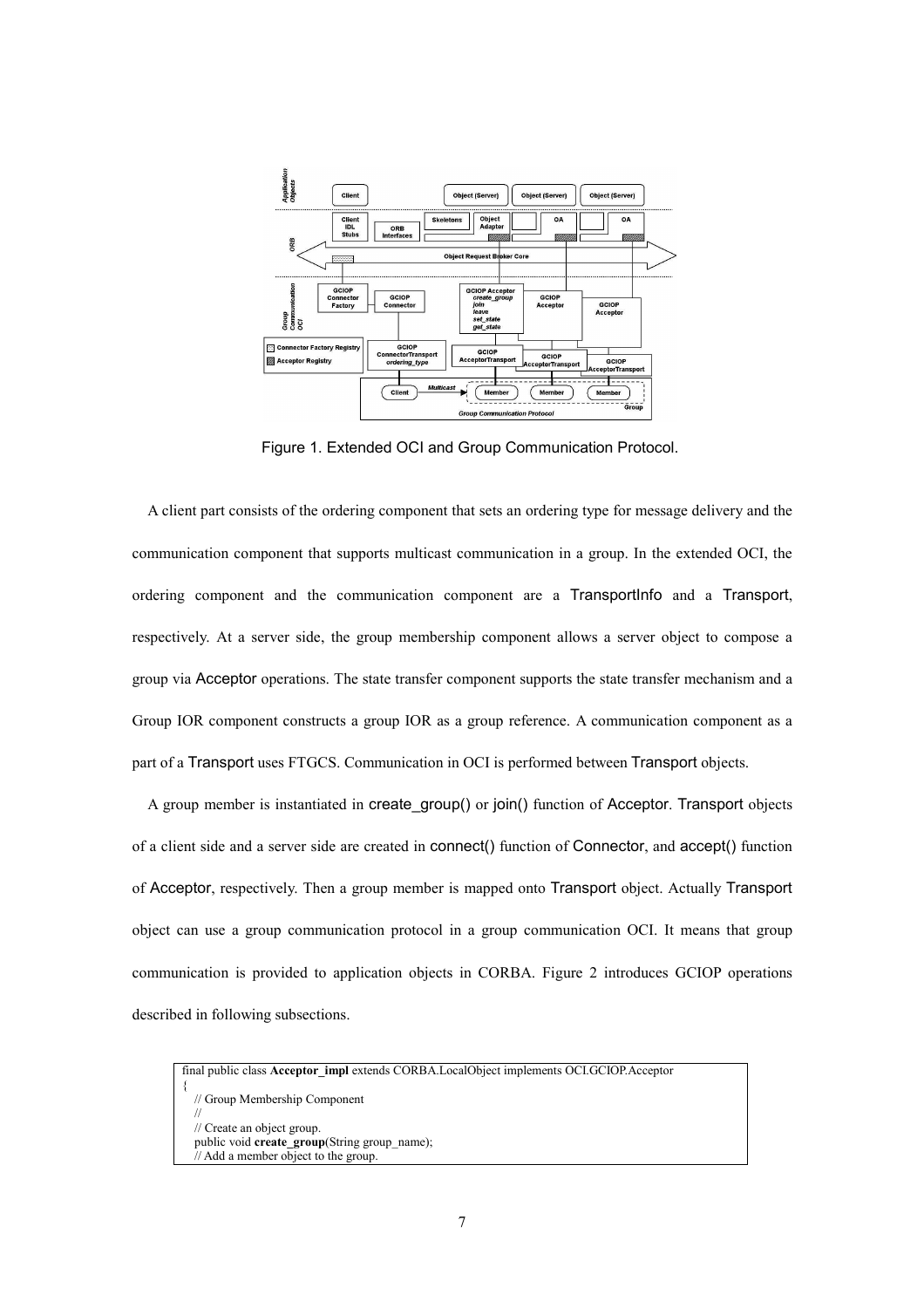| public void join(String group name);<br>// Remove a member object from the group.<br>public void leave(String group name);<br>// Transfer the state to the application object.<br>public void set_state(org.omg.CORBA.Object state);<br>// Return the state of the application object.<br>public org.omg.CORBA.Object get state(); |
|------------------------------------------------------------------------------------------------------------------------------------------------------------------------------------------------------------------------------------------------------------------------------------------------------------------------------------|
| // Group IOR Component                                                                                                                                                                                                                                                                                                             |
| // Add a new pofile that matches an Acceptor to an IOR.<br>public void <b>add</b> profile(OCI.ProfileInfo profileInfo, org.omg.IOP.IORHolder ior);                                                                                                                                                                                 |
| final public class TransportInfo impl extends CORBA.LocalObject implements OCLGCIOP.TransportInfo                                                                                                                                                                                                                                  |
| // Ordering Component                                                                                                                                                                                                                                                                                                              |
| // Return the ordering value.<br>public OrderingType ordering type();                                                                                                                                                                                                                                                              |
| // Set the ordering value which a client requires.                                                                                                                                                                                                                                                                                 |
| public void ordering_type(OrderingType value);                                                                                                                                                                                                                                                                                     |
| final public class <b>Transport impl</b> extends CORBA.LocalObject implements OCLGCIOP.Transport                                                                                                                                                                                                                                   |
| ∤<br>// Communication Component                                                                                                                                                                                                                                                                                                    |
| // Send a buffer's contents through FTGCS.                                                                                                                                                                                                                                                                                         |
| public void send(OCI.Buffer buf, boolean block);<br>// Receive a buffer's contents through FTGCS.                                                                                                                                                                                                                                  |
| public boolean receive_detect(OCI.Buffer buf, boolean block);                                                                                                                                                                                                                                                                      |

Figure 2. GCIOP Operations.

## **3.3. Group Membership Component**

Group membership component provides dynamic group membership and guarantees the consistency of a group view by using group operations, view change mechanism, and state transfer. Acceptor's operations of the extended OCI support a group composition because group member objects reside at a server side and a server-part OCI is an Acceptor object. This section describes what kinds of messages are communicated between member objects and a group communication system to create a group, and then explains the procedure of a state transfer and a view change mechanism when a new comer joins.

We assume that a group creator as the first joining member is a primary member. When members receive a view-change notification message, they report the own view information to the primary member and are blocked until receiving a view-install message from the primary member which is responsible for the consistency of a group view. After confirming the same view reported from all members, the primary member multicasts a view-install message to members. In the proposed mechanism, the primary member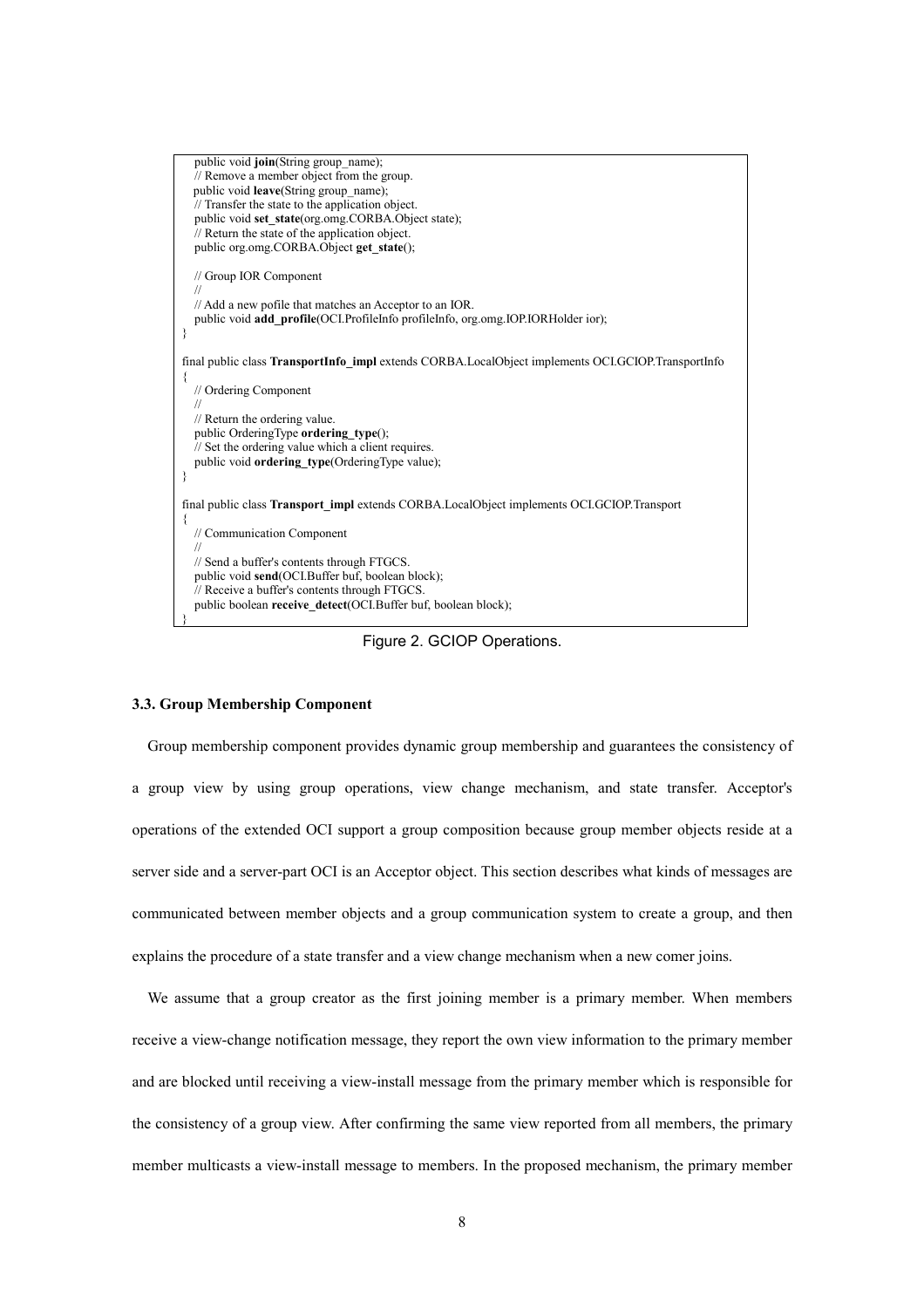object can use Acceptor's operations which are mapped onto corresponding operations of a group communication system. View change mechanism is completed as receiving a view-install message. Through this procedure, an Acceptor has the reference of a group member from the underlying group communication system and server objects are connected with a given transport protocol.

Group management operations are provided in an Acceptor object, which supports dynamic group membership. However, group view and consensus of group members rely on FTGCS. When Acceptor's functions bind an object application with group members in FTGCS, they need the information of an object application and a target group. Local variables such as group\_name\_, host\_, and gm\_ are stored in an Acceptor and used as parameters of Acceptor's functions. Acceptor has the group name of a group member in FTGCS. It is also the same name as that of an application object. host\_ stores the local machine name and is used in constructing the profile information. gm\_ indicates a group member in FTGCS, and this value is transmitted to Transport object via a function parameter. Especially one group member is mapped onto only one Transport and all group members share a group name as a static type.

An Acceptor has several functions to support a group membership, a state transfer, and communications among group members as shown the IDL specification of an Acceptor. These attributes promote an efficient execution as a common value of Acceptor functions. On the other hands, operations are allowed to support dynamic group membership and simply implemented as mapped onto the corresponding operations of FTGCS, i.e. `gm\_.Create\_group (group\_name\_)', `gm\_.Join (group name )', and `gm .Leave()'. After creating a group member, state transfer functions such as set state() and get state() call the corresponding functions in FTGCS like group membership components.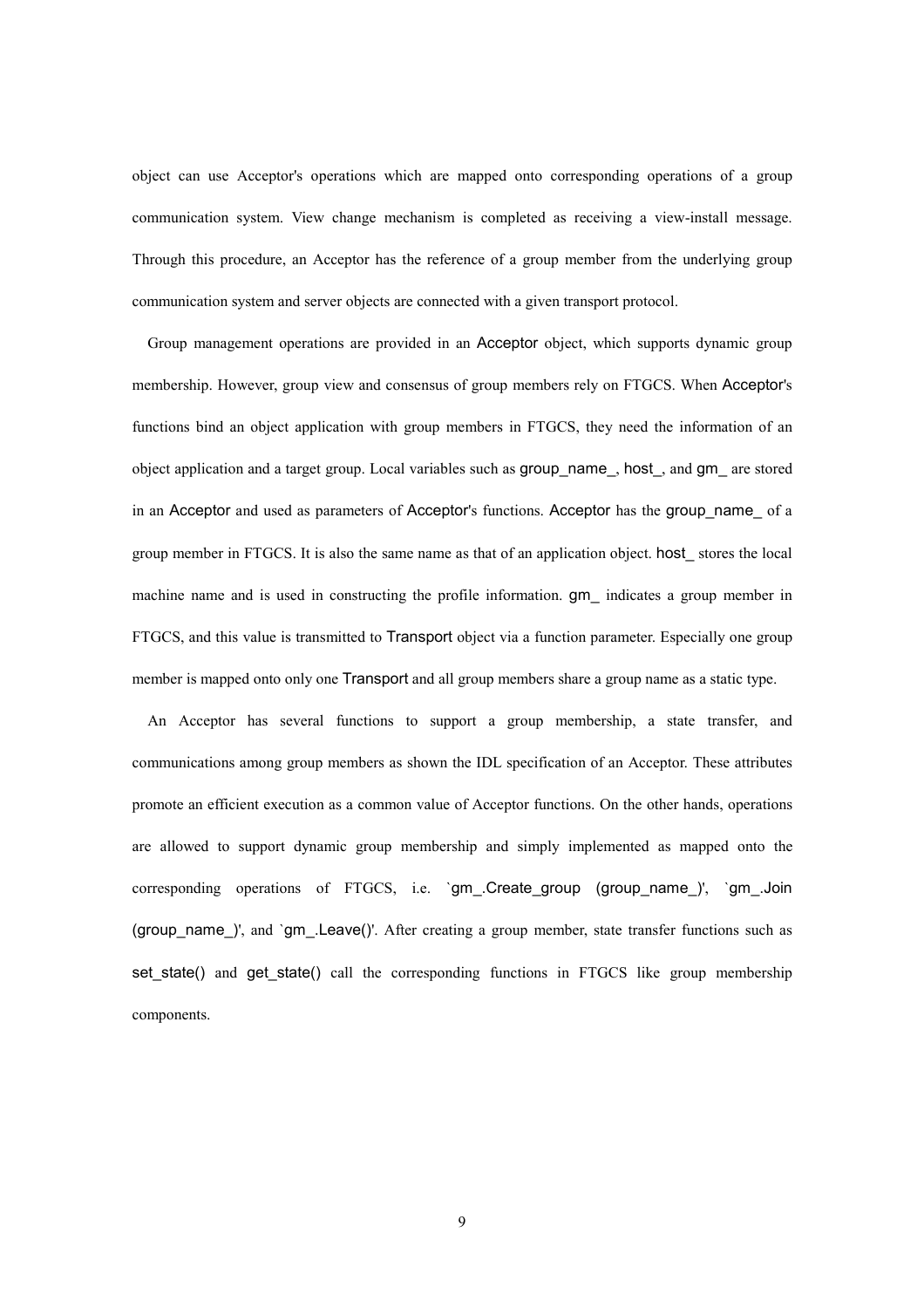

Figure 3. Interaction Diagram in Group Membership Model.

Figure 3 shows an interaction diagram in a group composition. Initially, the group is empty. The primary member object calls create  $group()$  in an Acceptor  $(1)$ . Then the create  $group()$  function internally calls a corresponding function and joins the group in a group communication system (2). When a view-install message is arrived in the underlying group communication system, the reference of a group member is passed to an Acceptor (3) and the group creation procedure is finished. When the second member as a newcomer joins the group, the state transfer mechanism is required in addition to the composition of a group. The newcomer object calls join() in an Acceptor (4) and joins a group in the underlying group communication system (5). The state transfer is performed before a view install message is sent, and its operations are necessary because the state of a member can contain applicationdependent data. The underlying group communication system gets the current member's state with a get state() function in a primary member's Acceptor  $(6)$  and duplicates this state to a newcomer's state with a set state() function (7). Lastly, its system multicasts a view change complete message to all members  $(8)$ .

## **3.4. Group IOR Component**

As server object is presented by IOR that ORB offers in the existing CORBA communication, the group communication OCI provides a group IOR to identify the group in CORBA group communication.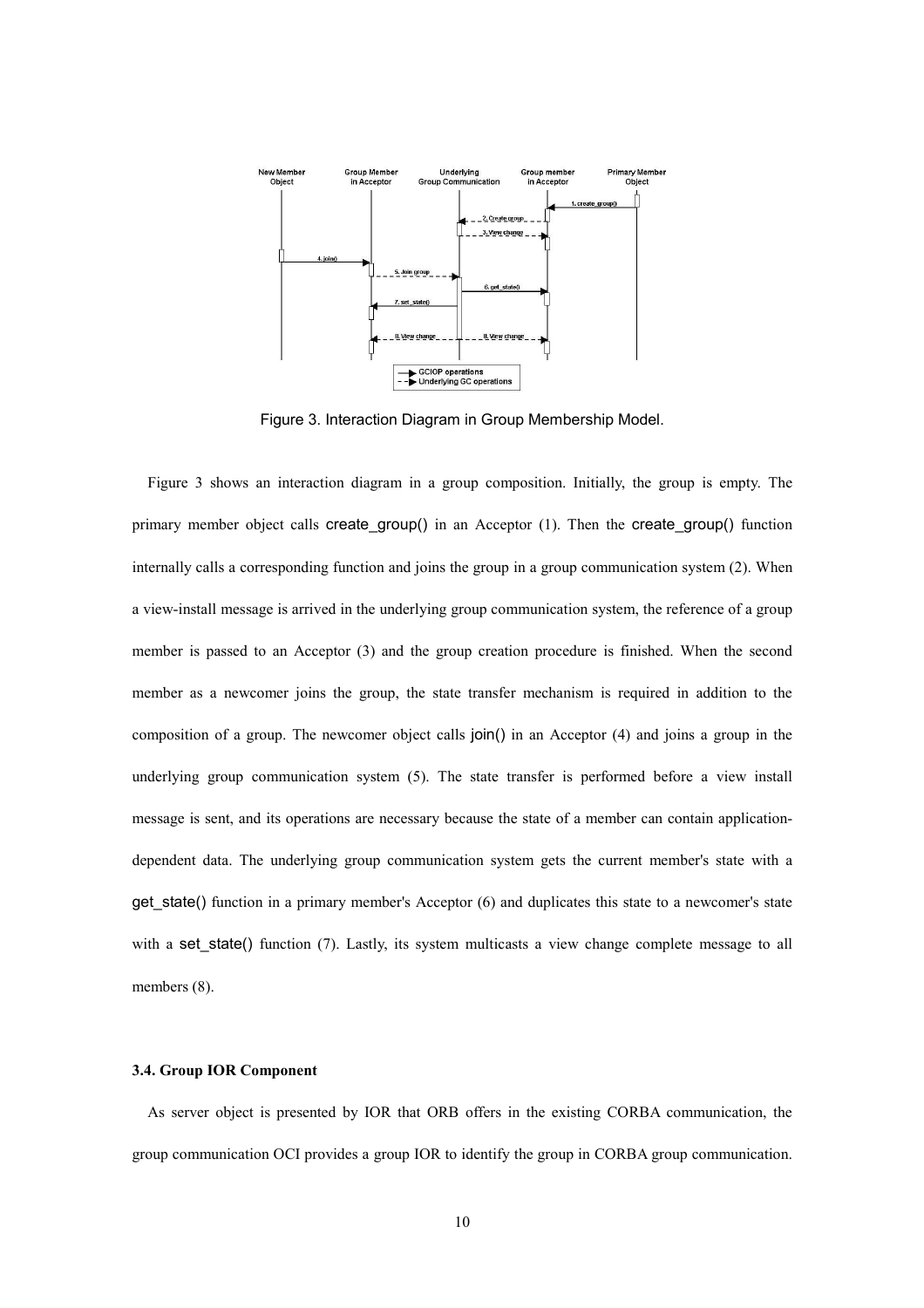When an object exports its service, CORBA generates a corresponding IOR that includes transport information such as an IP address and a port number. ORB uses an IOR as the universal means of identifying an object. As such, a group IOR consists of a group name and a host name. The IOR is generated at run-time by the CORBA at the server, and is interpreted by a client application object. It consists of Type ID, Profile Count, and Tagged Profiles. The Type ID is based on the IDL of an object and provides the interface type of the IOR in the repository ID format. Profile Count is the number of Tagged Profiles. One or more Tagged Profiles exist in the IOR, and the Tagged Profile contains the information on the protocol supported by the target object.

| ag | Group       | Host |     |  |  |
|----|-------------|------|-----|--|--|
|    | <b>Name</b> | Name | Kev |  |  |
|    |             |      |     |  |  |

Figure 4. The format of Tagged Profile in GCIOP.

Figure 4 shows the format of a Tagged Profile used in GCIOP. **Tag** indicates the protocol used for object communications, which is represented by a constant value. Since `01' is already assigned for IIOP, we choose a different number for the proposed scheme. **Group Name** is used as a group identifier not only in ORB, but also in the underlying group communication protocol. **Host Name** represents a group member. **Object Key** identifies a particular object instance. Practically Acceptor fills up the profile information to construct the IOR at a server side. ProfileBody of a group IOR generated from IDL specification. Actually add profile function makes the information of ProfileBody which is filled up based on GCIOP.

#### **3.5. Group Multicast Component**

The proposed system's communication model is one-to-many, and thus one client transmits messages to multiple servers, that is, a group. A connection between a client and a group is accomplished by client's Connector and group's Acceptor. After connection establishment, one Connector and several Acceptors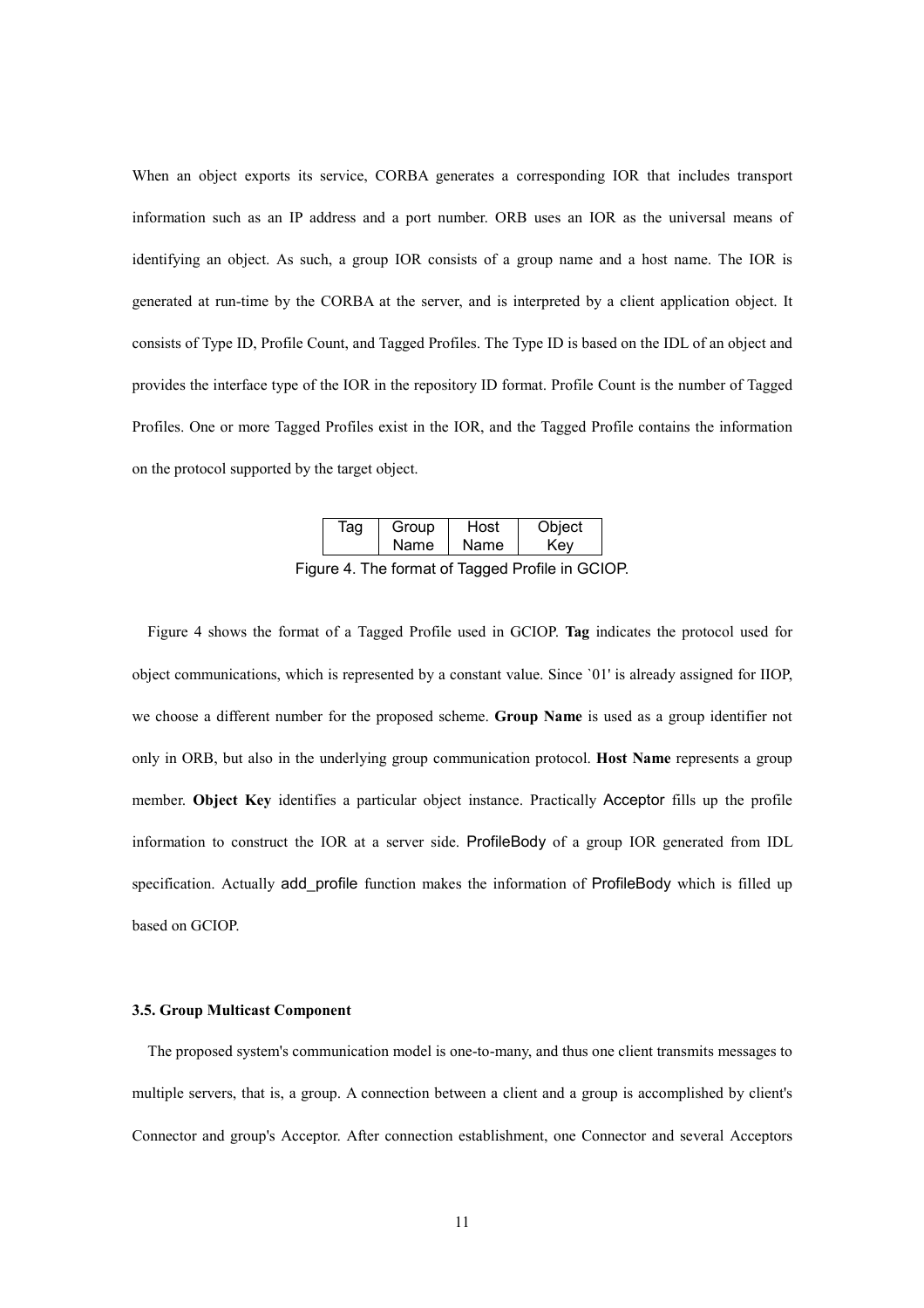instantiate a Transport object and these Transport objects can use the multicast communication within them. For this, a group multicast in the proposed scheme includes the prepared procedure except object invocation procedure due to the OCI communication mechanism.



**3.5.1. Connecting a Client to Members** 

Figure 5. Procedure of connecting a client to members.

When the OA is activated, an Acceptor instantiates a process group member of the underlying group communication service and a server object atop the Acceptor joins a group through an Acceptor method. After that, the server object waits the request from a client. A member can dynamically join or leave a group using the methods of a GCIOP Acceptor. When the connection between a client and a group is established, an Acceptor instantiates a Transport object in the accept method and assigns a process group member into a Transport of a server object. After the initialization of a client, a Connector Factory Registry in ORB creates a Connector Factory. To get a GCIOP Connector Factory, the Connector Factory reference needs to be narrowed to a reference to a GCIOP Connector Factory. The Connector Factory creates a Connector based on the IOR, which the OA has published. Then a Connector creates a Transport.

Figure 5 illustrates the procedure of connecting a client to a group. The server side's ORB calls first an accept() function in an Acceptor (1). The Acceptor is desired to receive the notification for a connect request in a given transport protocol (2). On the other hand, a client maps the local proxy onto the remote object reference included in IOR (3) and the client side's ORB calls a connect() function in a Connector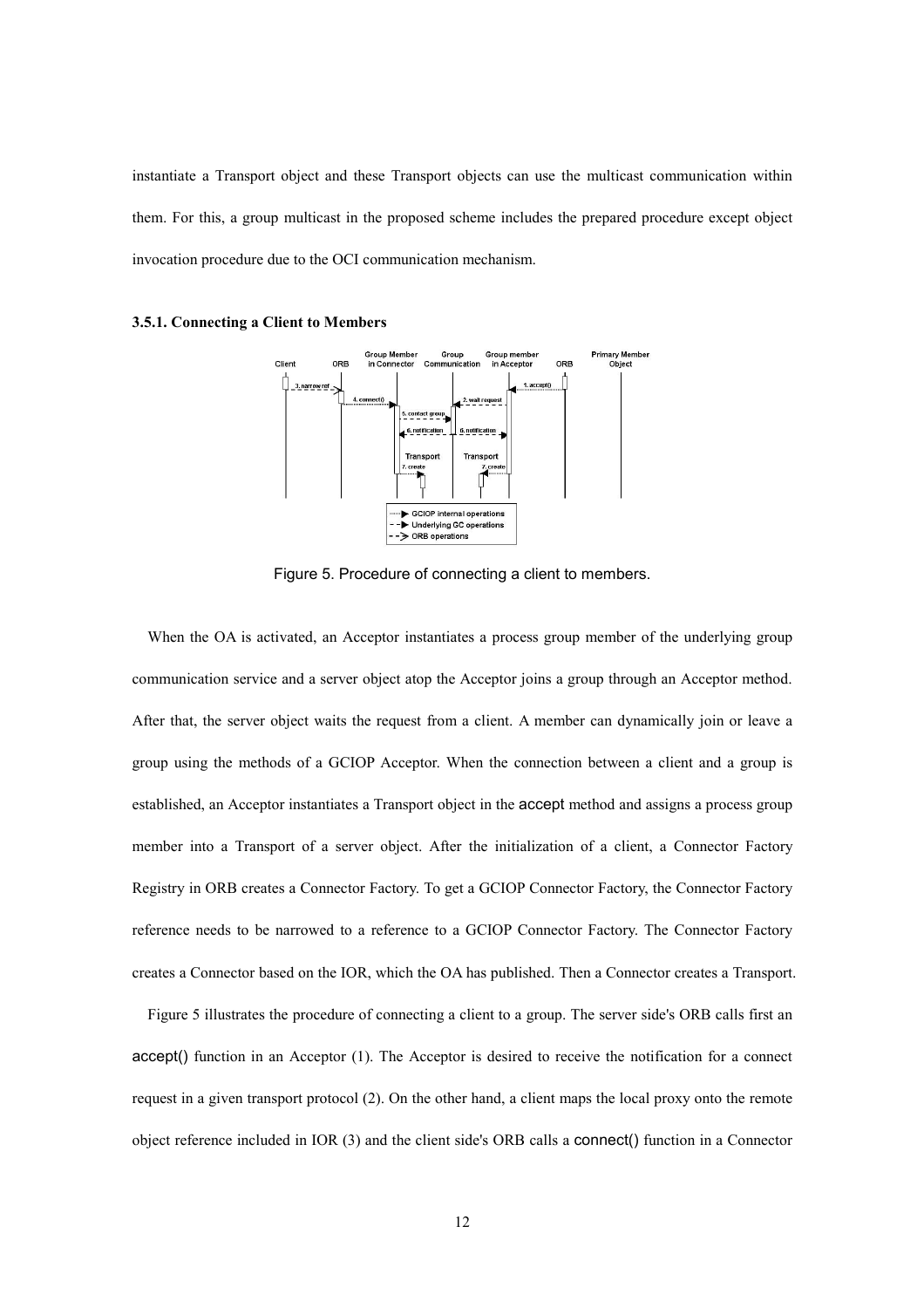(4). A Connector contacts a group by means of the group reference (5). Thereafter a group communication system returns the notification as a connection establishment to a Connector and Acceptors (6). Corresponding Transport objects are created by each Connector and Acceptor and transmitted each group member reference which a Connector and an Acceptor contain (9). Communications between a client and a group is performed with Transport objects.

#### **3.5.2. Object Invocation**

Operations of the communication component are automatically requested by the ORB as an internal operations in CORBA. After Transport objects make a connection between client and server, they exchange messages by means of send and receive functions via Buffer object. Transported data is a byte stream. Since the default communication between Transport objects is the IIOP and interfaces for a group communication uses the same name as an interface, we need to implement IIOP-based operations, i.e. send detect, receive detect, send timeout, and receive timeout functions which are similar to send and receive. These functions call the corresponding functions in FTGCS, i.e. void SendMessage(byte[] data, OrderingType ordering, int atomic) and McastMsg Receive(). Notice that only contents of McastMsg such as a byte stream must be taken a copy to Buffer object. Following operations in a Transport are used when a client and server have blocking mode and threaded mode.

#### public void send(OCI.Buffer buf, boolean block)

Buffer object used for the message exchange between a client and a group is the intermediate object. Block option is simply transferred to the underlying protocol. In this function, SendMessage(buf.data(), info\_.ordering\_type(), atomic) is called. buf.data() is a message itself as the byte array. info .ordering value() is the ordering value in the previous section and atomic option is the default value of FTGCS.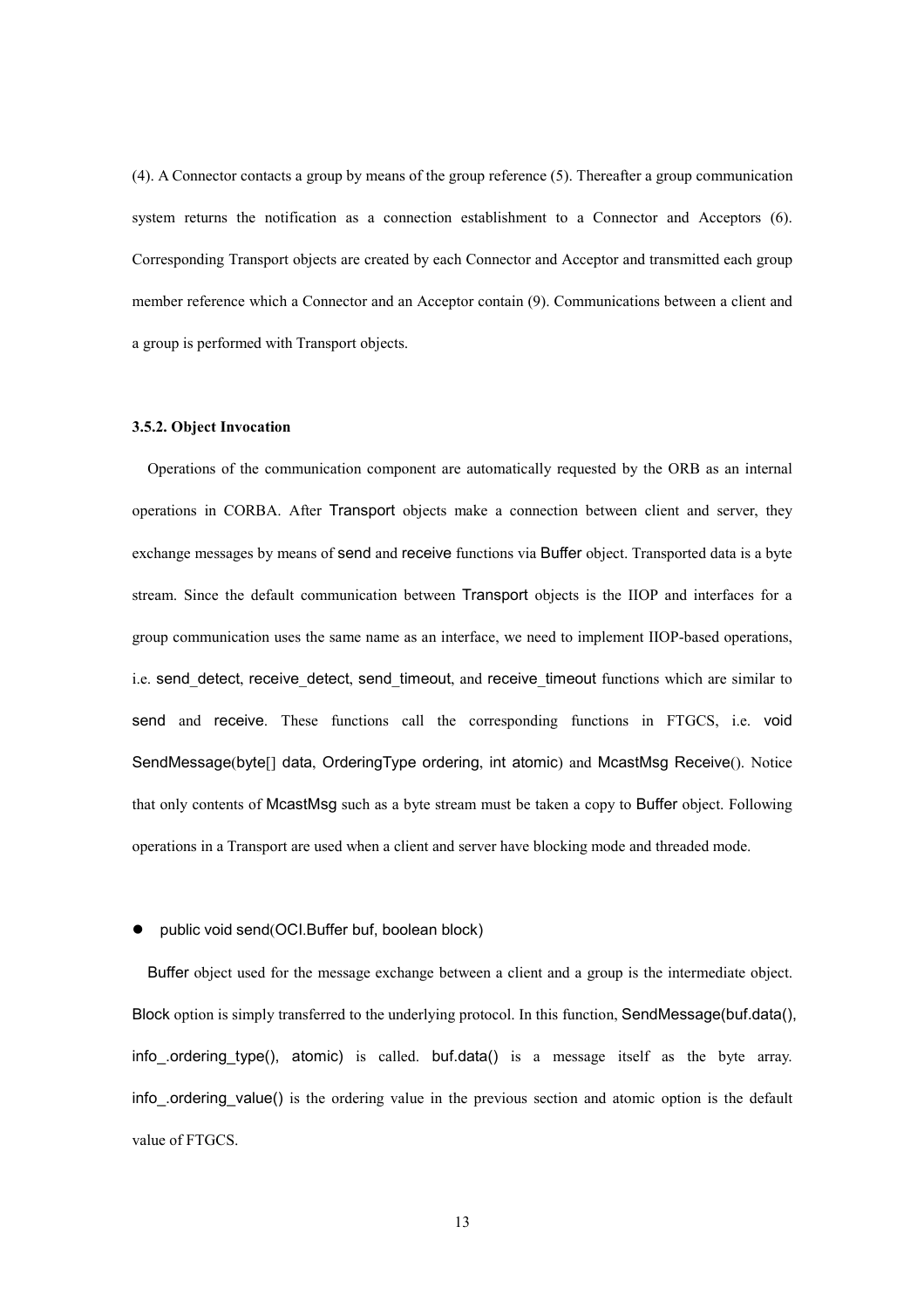#### public boolean receive\_detect(OCI.Buffer buf, boolean block)

receive detect function is repeatedly performed to confirm whether the message sent from a client is arrived to a receive queue in FTGCS. If a received message do not exist, this function returns FALSE. Otherwise this function internally calls gm\_.Receive() method and returns TRUE. Then the received message is transmitted into Buffer object.



Figure 6. Procedure for Object Invocation.

Figure 6 shows the procedure for object invocation. When a client invokes a remote object via ORB, low level communication is basically a message passing. In group communication, an ordering type of data transmission is changeable at run time. The proposed system allows a client to set the ordering type by ordering\_type function in a TransportInfo class (3). In the viewpoint of implementation, the main difference between ConnectorTransportInfo and AcceptorTransportInfo is whether ordering operations in GCIOP TransportInfo object is allowed or not. Only the ConnectorTransportInfo object allows an application programmer to use an ordering operation such as setting an ordering type. A ConnectorTransportInfo has an ordering variable as an OrderingType which are enumerated as casual and total ordering. We can get the ordering value as the return value of **ordering** type(). On the other hand, ordering type(OrderingType value) stores a value parameter to value which is actually applied to message delivery in a Transport. A send operation in a Transport calls uses an ordering value as the parameter of a send() function, i.e. SendMessage(buf.data(), info .ordering type(), atomic).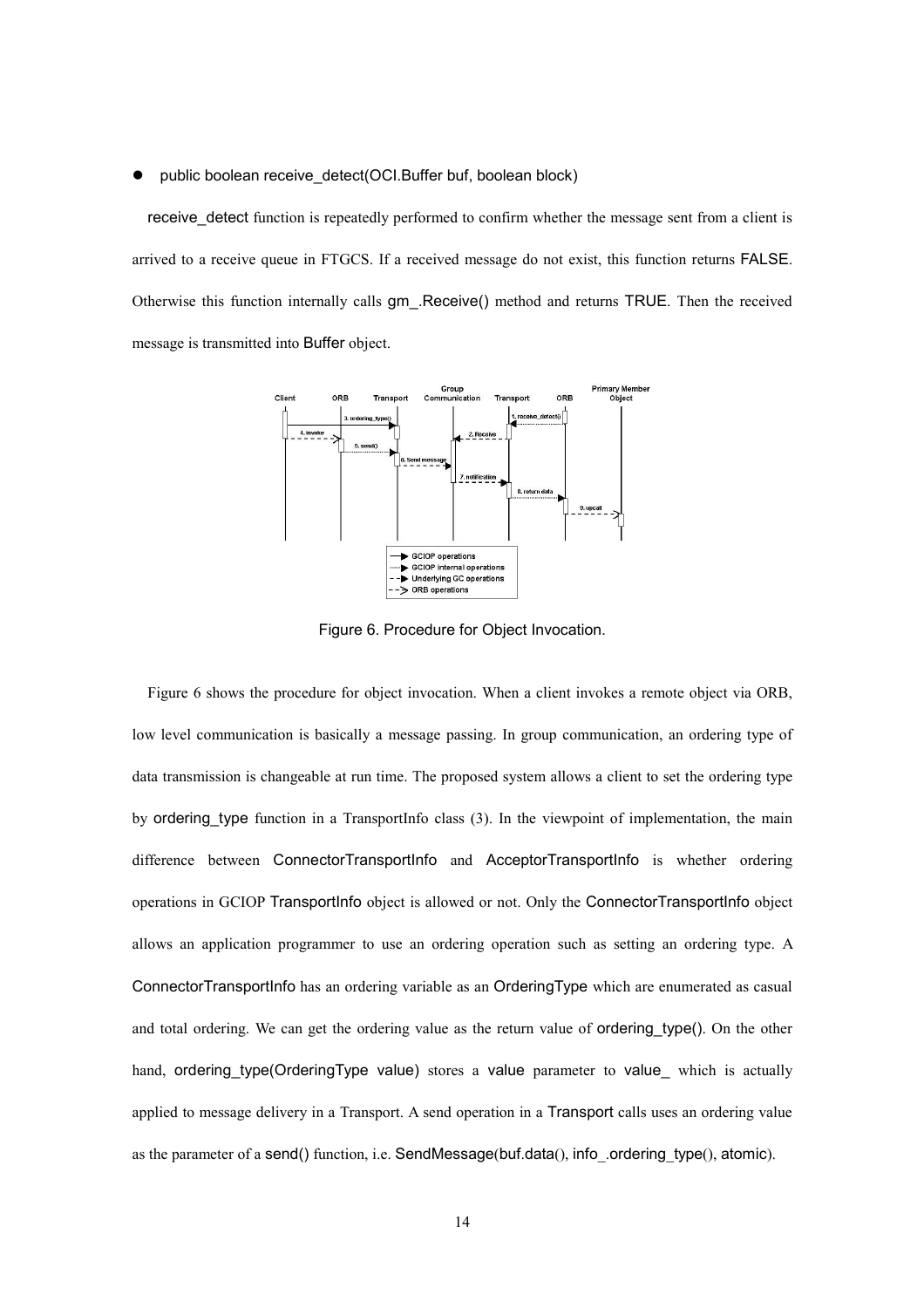After selecting the ordering type, a client multicasts messages to a group in earnest. If a client requires an object invocation (4) at a server side, the client side's ORB calls a send() function in a Transport (5) and a message is transmitted to a group via a SendMessage() function of the group communication system (6). While the server side's ORB continuously examines a message arrival by using a receive\_detect() function of a Transport object (1). A receive detect() function has a boolean return type; if a return value is true, a server gets a message by using a Buffer object as the parameter of a receive\_detect() function; otherwise the procedure of  $(1)$ ,  $(2)$ ,  $(7)$ , and  $(8)$  is repeated. Lastly the ORB makes a call to a server object and the object invocation is complete (9).

# **3.6. Group Object Key**

Multicast messages require the receivers to use a common object key for the operation that is invoked when a message arrives. However an object key contained in the proposed group IOR does not identify an object implementation in each member because of reusing an existent object key. An existing BOA and POA models does not allow all object implementations of a group to be presented by a single object key [20]. A new object adapter (OA), which generates a group object key, needs to be redesigned for a group object model in CORBA. Since we intend not to change ORB, we, instead, substitute each member's object key for an object key included in the client's request message. We assume that all members know representative object key of a group, which indicates a primary member's object key, by means of some extra mechanism such as a naming service. Every member's ORB creates an object key of own object implementation. Each member's GCIOP Transport keeps its object key in the local variable. When the request message from a client arrives at GCIOP Transport, a member determines whether the received message is sent to the joined group or not. If the received object key is equal to the representative object key, it replaces the key with the local object key. Then the operations requested by a client will be invoked.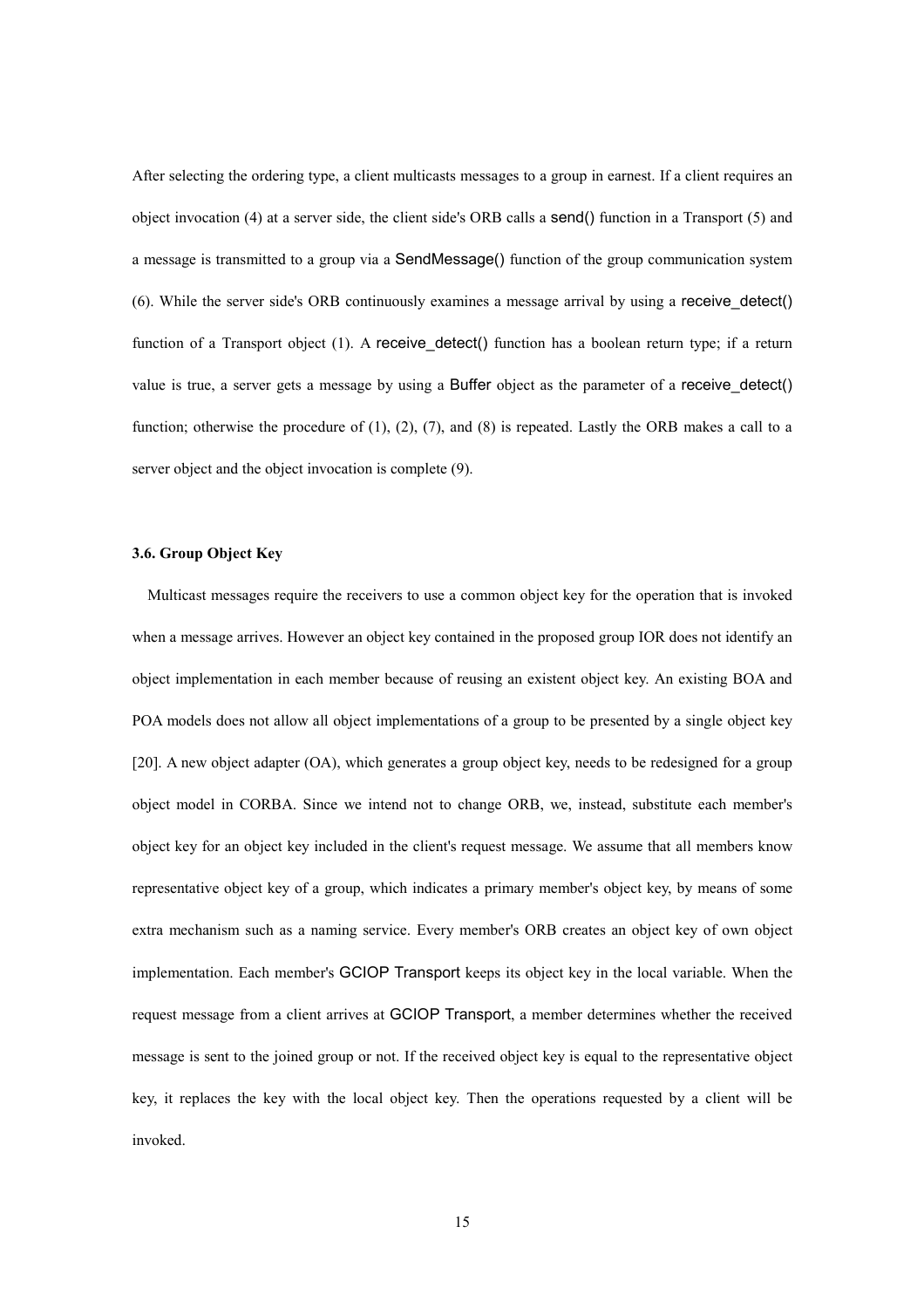#### **4. Performance Evaluation**

This section describes the experimental results, comparing the proposed scheme with one-to-one remote invocations using IIOP. We use ORBacus Java 4.01 supporting OCI [15]. The proposed scheme is implemented as libraries, i.e., the Java Archive (JAR) file format. Its library consumes 213K bytes, including the files generated from GCIOP IDL. And the FTGCS library consumes 73K bytes. We run the experiments using ten hosts, one Dell PowerEdge 2300 (dual 500Mhz processors, 512MB of RAM), one Compaq Proliant (dual 6/800Mhz processors, 512MB of RAM), one Armada notebook (450Mhz processor, 192MB of RAM), and 7 PCs (Pentium III processor, 384MB or 256MB of RAM) running Windows 2000 connected by a local 10Mbit Ethernet network. Each machine runs a single server object. A client runs on Compaq and makes an invocation to a server object group. We run the experiments 50 times.

| $#$ of Server Obj.           | #2     | #3     | #4     | #5     | #6     | #7     | #8     | #9     | #10    |
|------------------------------|--------|--------|--------|--------|--------|--------|--------|--------|--------|
| Invocation<br>latency (ms)   | 172.62 | 174.98 | 171.36 | 171.13 | 174.70 | 171.60 | 174.75 | 173.60 | 173.85 |
| FTGCS (ms)                   | 124.34 | 124.33 | 124.46 | 123.04 | 124.25 | 124.35 | 124.80 | 123.55 | 124.30 |
| Group interface<br>time (ms) | 48.28  | 50.65  | 46.9   | 48.03  | 50.45  | 47.25  | 49.95  | 50.05  | 49.55  |

Table 1. Multiple object invocation using GCS.

The proposed scheme executes multiple object invocations as only one invocation by means of FTGCS. When a client makes an invocation to server objects at first time, the Transport objects of a client and server objects are instantiated because an OCI-based communication requires the communication between a client and server objects via a Transport object. After creating a process group member in an Acceptor, a server object transfers it into a Transport at the connection establishment. On the other hand, a client instantiates a process member in a Transport object. Table 1 shows the invocation latency including request/reply time, Transport object creation time, and the process member instantiation time at a client side. The latency is almost constant in the proposed scheme even if the number of server objects increases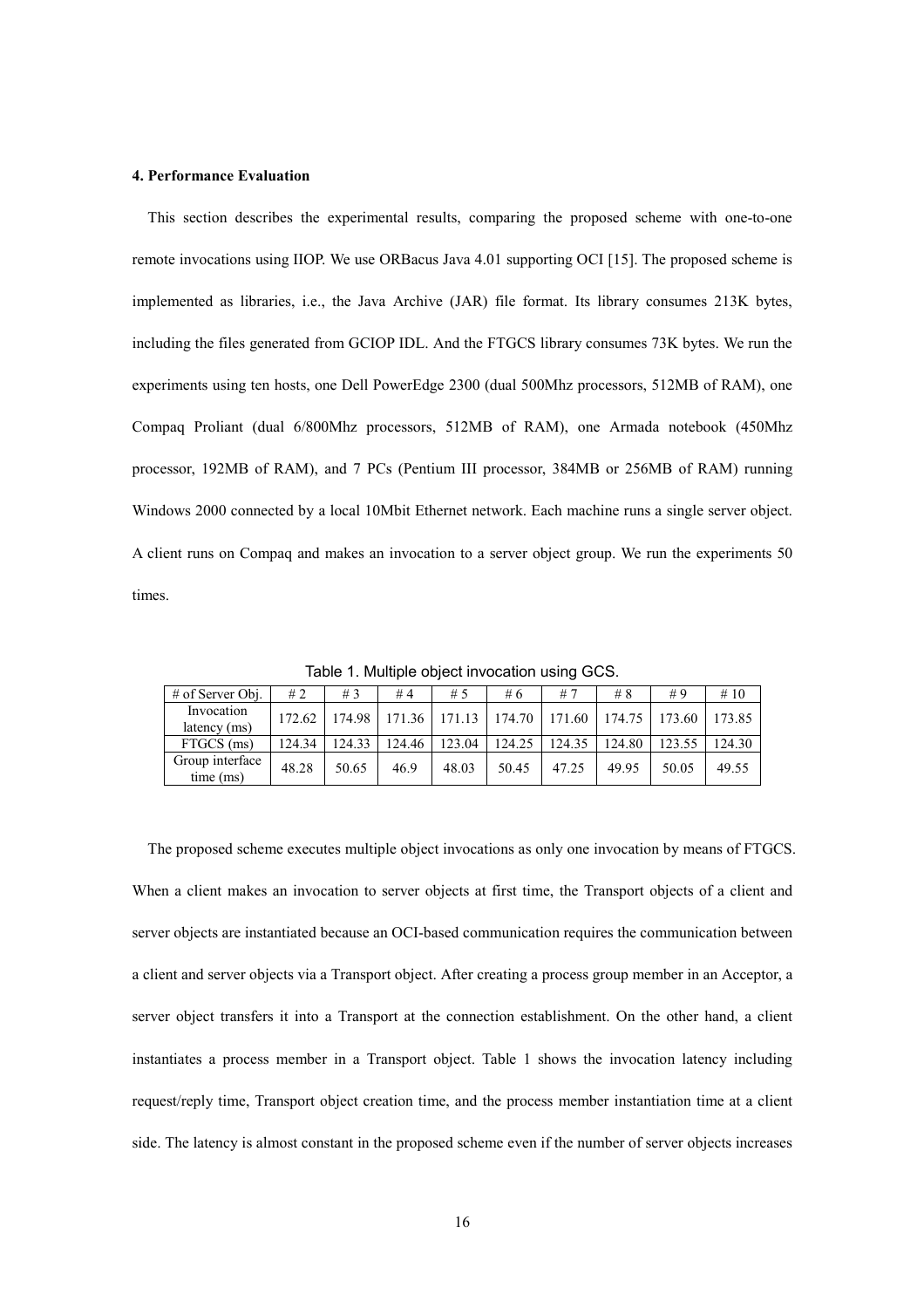since a single request performs multiple object invocations. Invocation time using GCS includes the cost consumed by GCS when the proposed scheme makes multiple object invocations. FTGCS is implemented atop IP multicast and maintains the group view and delivery queue to support group communication properties such as group membership and reliable communication. Additionally transmitted messages in FTGCS are converted into the proprietary message format including sender ID, message sequence number, ordering type, and so on. These required mechanisms for group semantics bring about a little overhead.

Table 2. Multiple object invocation using IIOP.

| # of Server Obj.           | #     |  | #4 | # 5 |                                                     |  |                          |  |
|----------------------------|-------|--|----|-----|-----------------------------------------------------|--|--------------------------|--|
| Invocation<br>latency (ms) | 74.06 |  |    |     | 167.38   248.39   332.66   440.82   536.04   649.55 |  | 736.67   816.28   912.40 |  |

Multiple object invocations in the standard CORBA using IIOP are supported by multiple one-to-one remote invocations because the standard CORBA does not support multicast communication. Table 2 shows the request/reply latency at a client as the number of server objects increases. In the ORBacus with the OCI, the connection establishment between a client and server object requires the Transport object instantiation. The values include the Transport creation time. The latency constantly becomes larger as the number of server objects increases. This is because a new connection between a client and a server object should be established whenever a server is added.

Figure 7 shows the comparison between multiple object invocation latency using IIOP and that using GCS. The experimental result shows that the invocation latency using IIOP constantly increases while the proposed scheme does not incur the extra overhead even if the number of group members increases.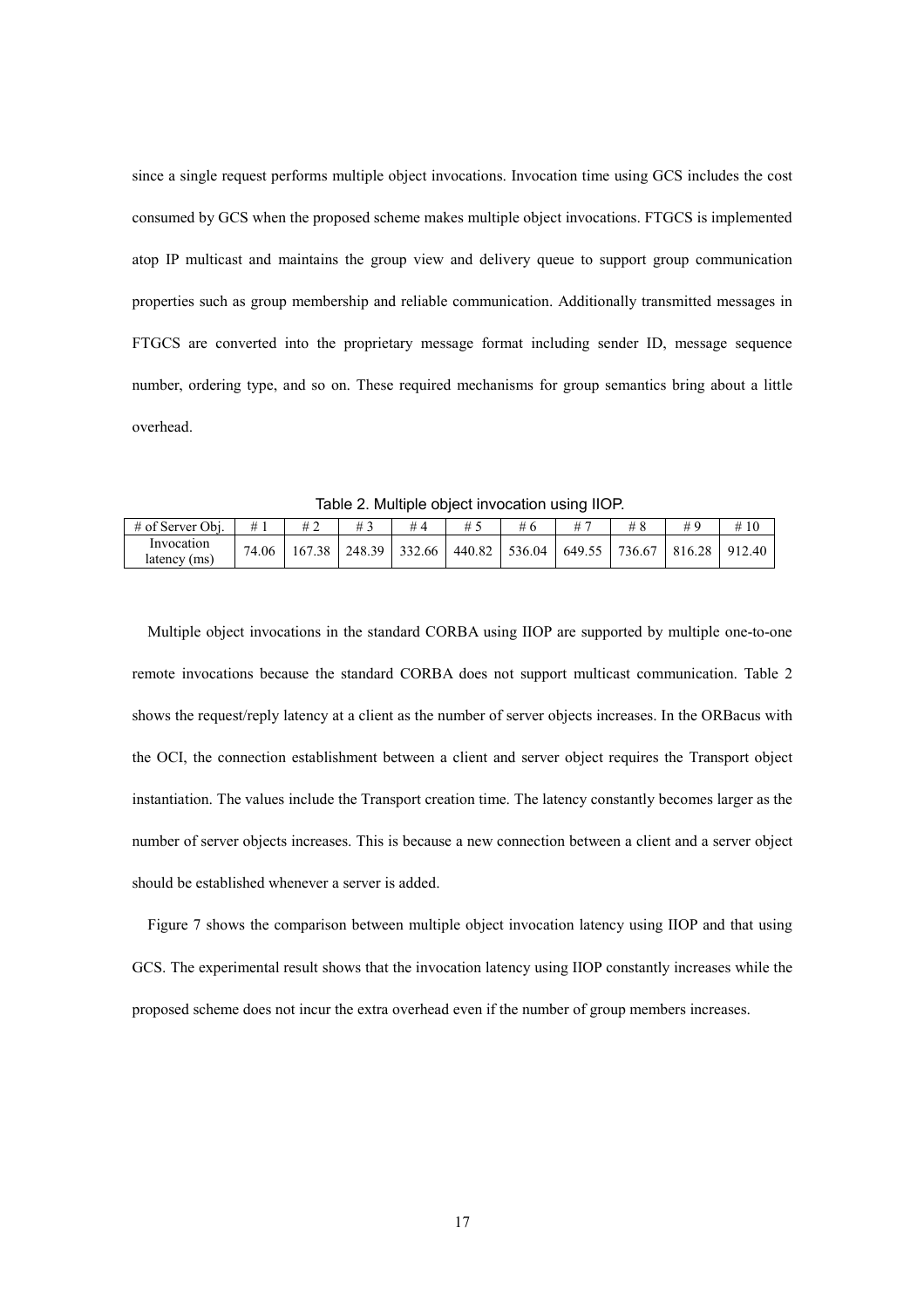

Figure 7. Object Invocation (milliseconds): Using IIOP and GCS.

#### **5. Conclusion**

Group communication is one of key components supporting object replication. CORBA provides little support for fault tolerance and high availability that can be supported by means of object replication. We have extended the OCI in order to fulfill the need on a generic group communication framework for CORBA. We have first defined GCIOP that has end-point information such as group name. Then we designed the group communication Info Object and the OCI to use group semantics. The proposed system architecture consists of group membership component, group IOR component, and group multicast component. Group membership component provides operations for dynamic group membership and guarantees the consistency of a group view through Acceptor's operations. To identify the group in CORBA group communication, group IOR component constructs a group IOR that is filled up based on the GCIOP information in an Acceptor. And group multicast component provides multicast communication within a group via each Transport object under a client and server objects. We described the internal procedure for each component. All the group semantics are exposed to the CORBA objects as mapping group operations in the proposed scheme into the corresponding operations in the underlying group communication protocol. We conduct multiple remote invocations using IIOP and using the proposed scheme among ten server objects. Experiment results show that the proposed scheme does not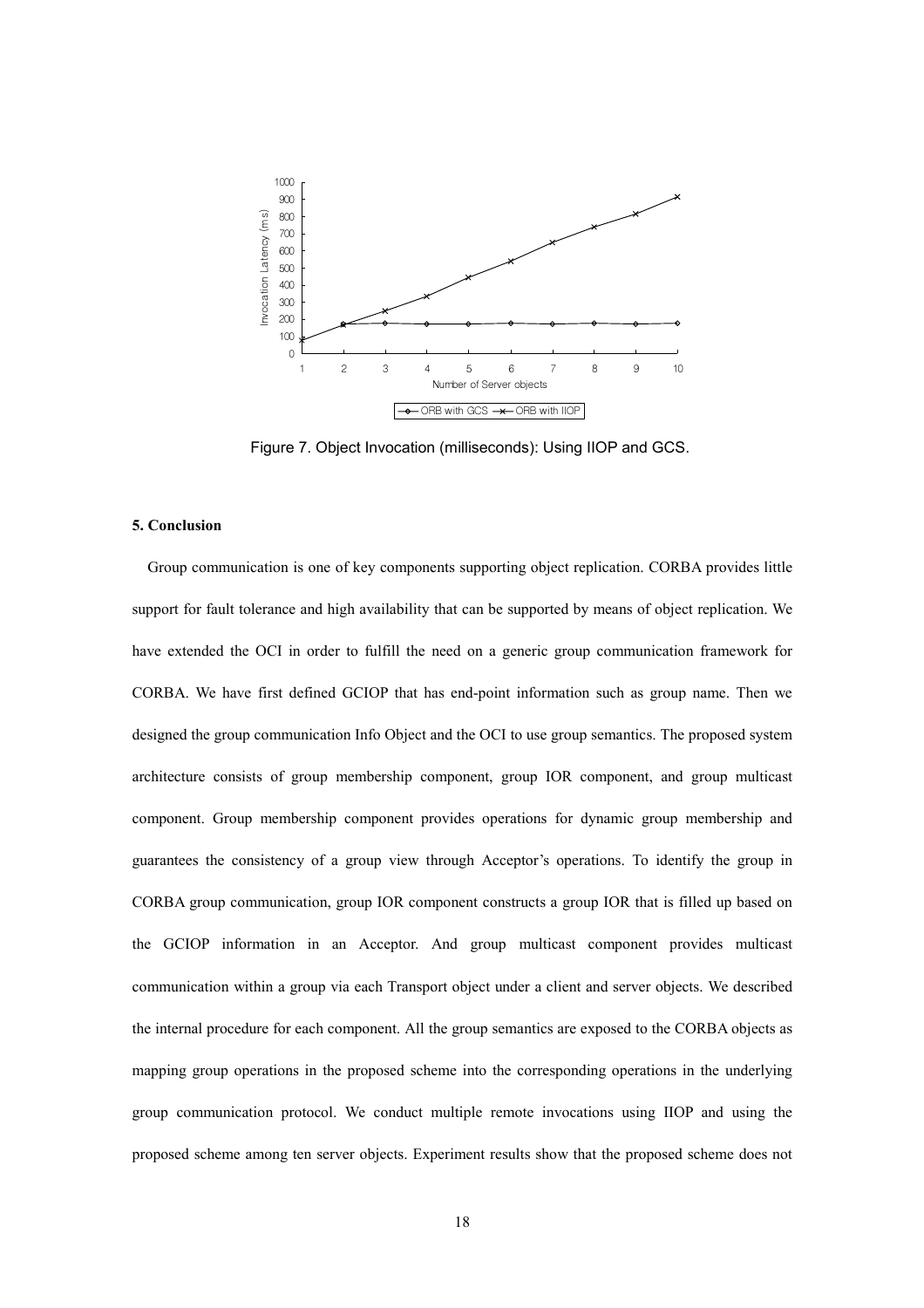induce the performance degradation even if the number of server objects increases.

We assume that the group communication model is one-to-many at present. Here a sender is located atop a Connector with multiple receivers atop an Acceptor. If application objects are constructed as a reactive client/server, which plays a role of both a client and a server, the proposed design can also be applied to a peer-to-peer model. Furthermore, it supports not only group communication in CORBA, but also existing group communication without any modification of ORB and dependency on the OS. We plan to apply other group communication protocols to the ORB using the proposed approach and evaluate the performance of systems based on the proposed scheme, comparing with existing group communication system in CORBA.

#### **References**

- [1] K.P. Birman, ``The Process Group Approach to Reliable Distributed Computing," *Communications of the ACM*, vol. 36, no. 12, pp. 37-53, December 1993.
- [2] P. Felber, B. Garbinato, and R. Guerraoui, "The Design of a CORBA Group Communication Service," *15th IEEE Symposium on Reliable Distributed Systems*, pp.150-159, October 1996.
- [3] P. Felber and R. Guerraoui, ``Programming with Object Groups in CORBA," *IEEE Concurrency, 8 (1)*, pp. 48-58, Jan.-March 2000.
- [4] R. Guerraoui and A. Schiper, ``Software-Based Replication for Fault Tolerance," *IEEE Computer*, *30 (4)*, pp. 68-74, April 1997.
- [5] A.T. van Halteren, A. Noutash, L.J.M. Nieuwenhuis, and M. Wegdam, ``Extending CORBA with Specialised Protocols for QoS Provisioning," *International Symposium on Distributed Objects and Applications*, pp. 318-327, September 1999.
- [6] *IN/CORBA Initial v1.1*, Object Management Group, OMG Document telecom/98-06-03, June 1998.
- [7] D. Lee et al., ``Development of reliable group communication module for object group," *Project Report, CDS&N Lab., Information and Communications University (ICU)*, December 1999.
- [8] S. Maffeis, ``Adding Group Communication and Fault-Tolerance to CORBA," *The 1995 USENIX Conference on Object-Oriented Technologies*, Monterey, CA, June 1995.
- [9] S. Maffeis, ``The Object Group Design Pattern," *The 1996 USENIX Conference on Object-Oriented Technologies*, Toronto, Canada, June 1996.
- [10] L.E. Moser, P.M. Mellar-Smith, P. Narasimhan, L.A. Tewksbury and V. Kalogeraki, ``The Eternal System : An Architecture for Enterprise Application," *International Enterprise Distributed Object Computing*, pp. 214-222, September 1999.